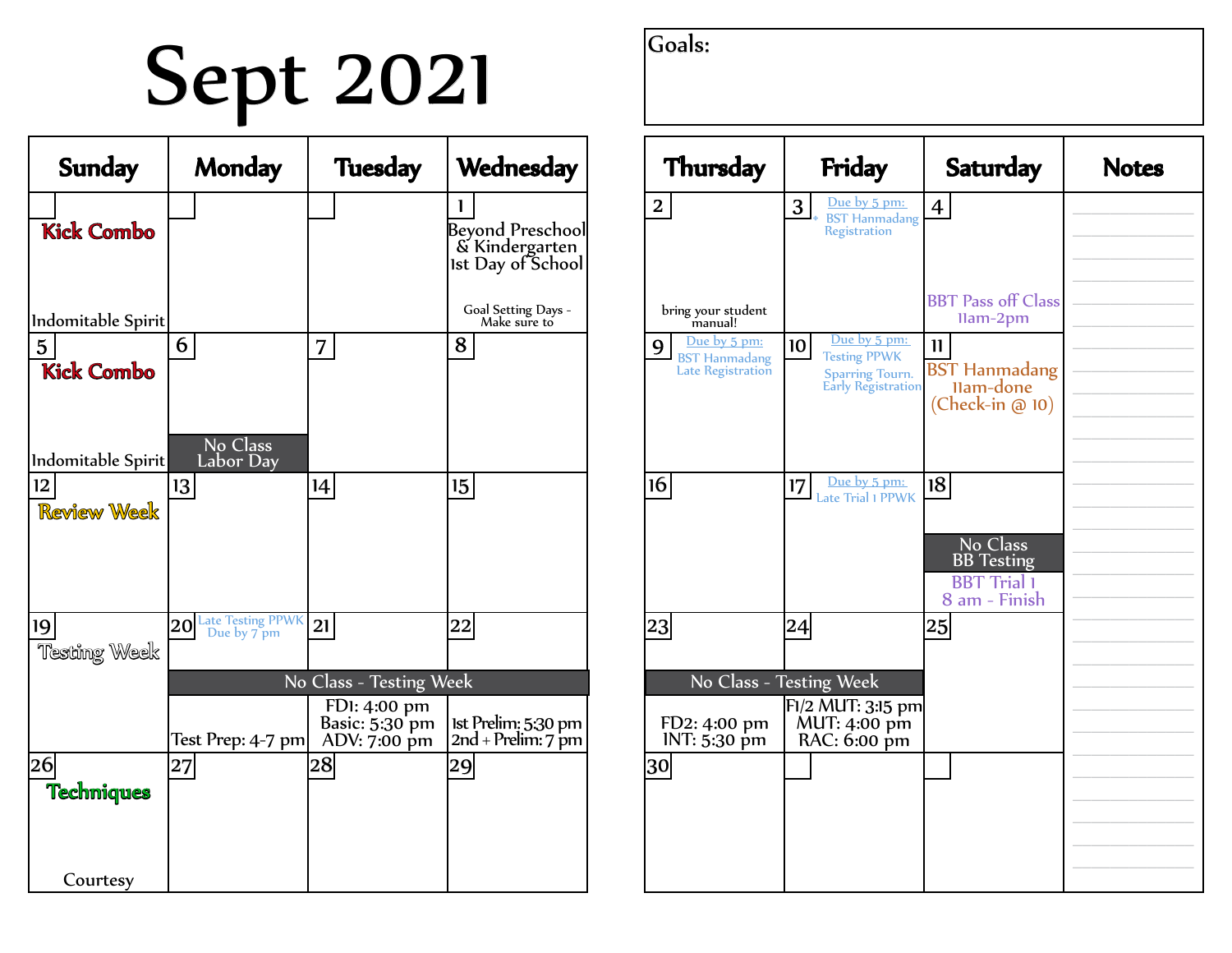### October 2021

| <b>Sunday</b>                                | <b>Monday</b>           | <b>Tuesday</b>                                                 | Wednesday |
|----------------------------------------------|-------------------------|----------------------------------------------------------------|-----------|
| <b>Techniques</b>                            |                         |                                                                |           |
| Courtesy<br>3                                |                         | <u>Due by 5 pm:</u><br>$\overline{5}$                          | 6         |
| <b>Techniques</b>                            | $\overline{\mathbf{4}}$ | Sparring Tourn.<br>Late Registration                           |           |
| <b>LDS</b> General<br>Conference<br>Courtesy |                         | Goal Setting Days - Make sure to bring your<br>student manual! |           |
| 10<br>Poomsae                                | $\mathbf{11}$           | 12                                                             | 13        |
| Integrity                                    |                         |                                                                |           |
| $17 \,$<br>Poomsae                           | 18                      | 19                                                             | 20        |
| Integrity                                    | No Class<br>Fall Break  |                                                                |           |
| 24 <br><b>Kicks</b>                          | 25                      | 26                                                             | 27        |
| Perseverance<br>31                           |                         |                                                                |           |

| Thursday | Friday                                                          | <b>Saturday</b>                         | <b>Notes</b> |
|----------|-----------------------------------------------------------------|-----------------------------------------|--------------|
|          | Due by 5 pm:<br>$\mathbf{I}$<br>Sparring Tourn.<br>Registration | $\mathbf{2}$                            |              |
|          |                                                                 |                                         |              |
|          |                                                                 | <b>LDS</b> General<br>Conference        |              |
| 7        | 8                                                               | 9<br>Sparring Tourn.<br>(Check-in @ 10) |              |
|          |                                                                 |                                         |              |
| 14       | 15                                                              | 16                                      |              |
|          |                                                                 |                                         |              |
|          | No Class Fall Break                                             |                                         |              |
| 21       | Due by 5 pm:<br>22<br>Breaking Tourn.<br>Early Registration     | 23                                      |              |
|          |                                                                 |                                         |              |
|          |                                                                 |                                         |              |
| 28       | 29                                                              | 30                                      |              |
|          |                                                                 |                                         |              |
|          |                                                                 | <b>Halloween Party</b><br>$2 - 3:30$    |              |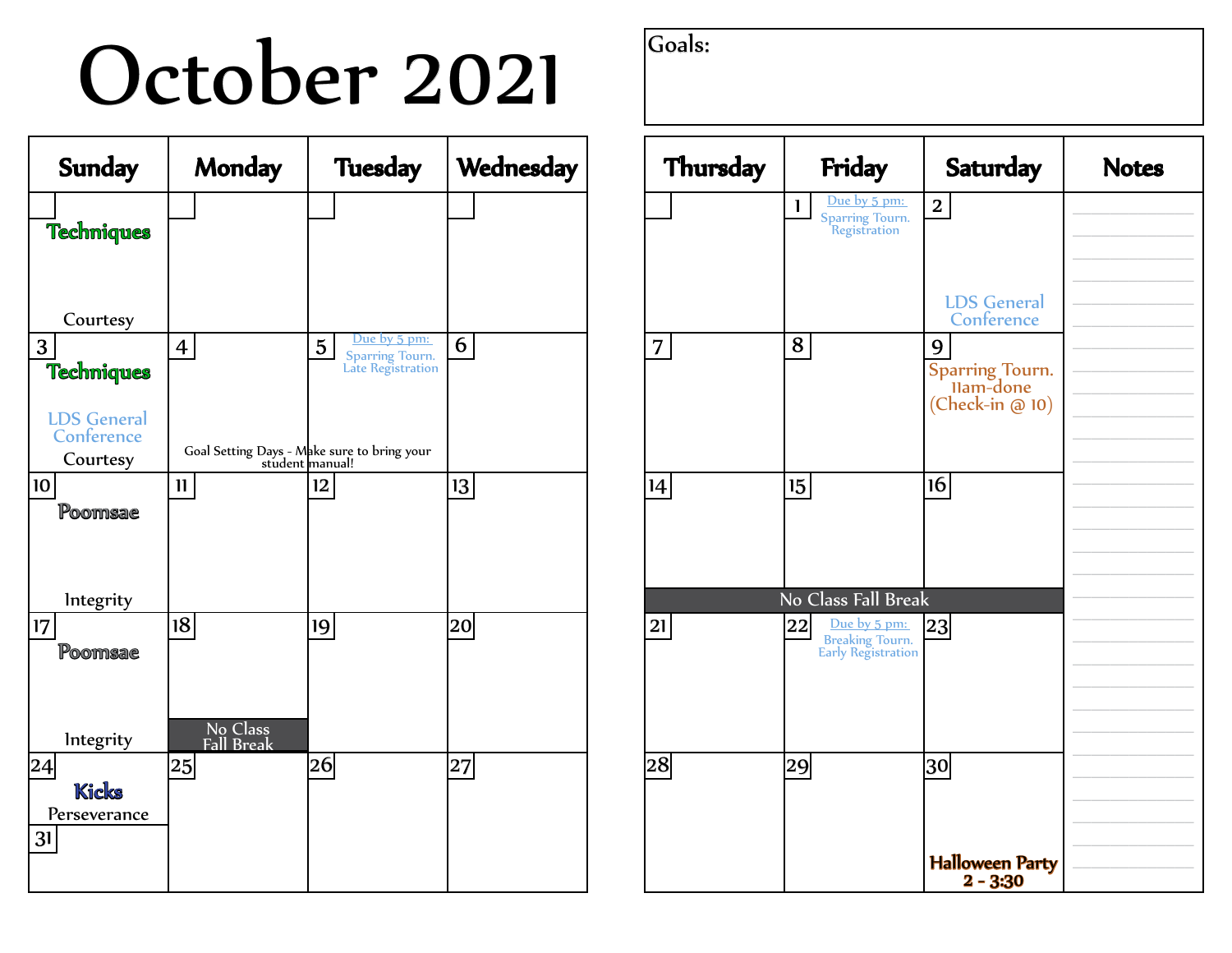### **Nov 2021**

| Sunday                                         | <b>Monday</b>                                                  | <b>Tuesday</b> | Wednesday |
|------------------------------------------------|----------------------------------------------------------------|----------------|-----------|
| <b>Kicks</b>                                   | 1                                                              | $\mathbf 2$    | 3         |
| Perseverance                                   | Goal Setting Days - Make sure to bring your<br>student manual! |                |           |
| 7<br><b>Self Defense</b>                       | 8                                                              | 9              | 10        |
| Self Control                                   |                                                                |                |           |
| 14<br>Self Defense                             | 15                                                             | 16             | 17        |
| Self Control<br>21<br><b>Kick Combo</b>        | 22                                                             | 23             | 24        |
| Indomitable Spirit<br>28 <br><b>Kick Combo</b> | 29                                                             | 30             | No Class  |
| Indomitable Spirit                             |                                                                |                |           |

| Thursday                                                                    | Friday                                                                  | Saturday                                                                         | <b>Notes</b> |
|-----------------------------------------------------------------------------|-------------------------------------------------------------------------|----------------------------------------------------------------------------------|--------------|
| $\overline{\mathbf{4}}$                                                     | Due by 5 pm:<br>5 <sub>5</sub><br><b>Breaking Tourn</b><br>Registration | 6                                                                                |              |
| Due by 5 pm:<br>$\mathbf{u}$<br><b>Breaking Tourn.</b><br>Late Registration | 12                                                                      | 13<br>Breaking Tourn.<br>Ilam-done<br>(Check-in @ 10)                            |              |
| 18                                                                          | 19                                                                      | 20 <br>SD Challenge<br>Auditions (10am)<br><b>BBT Pass off Class</b><br>Ilam-2pm |              |
| 25                                                                          | 26                                                                      | 27                                                                               |              |
|                                                                             | No Class Thanksgiving Break                                             |                                                                                  |              |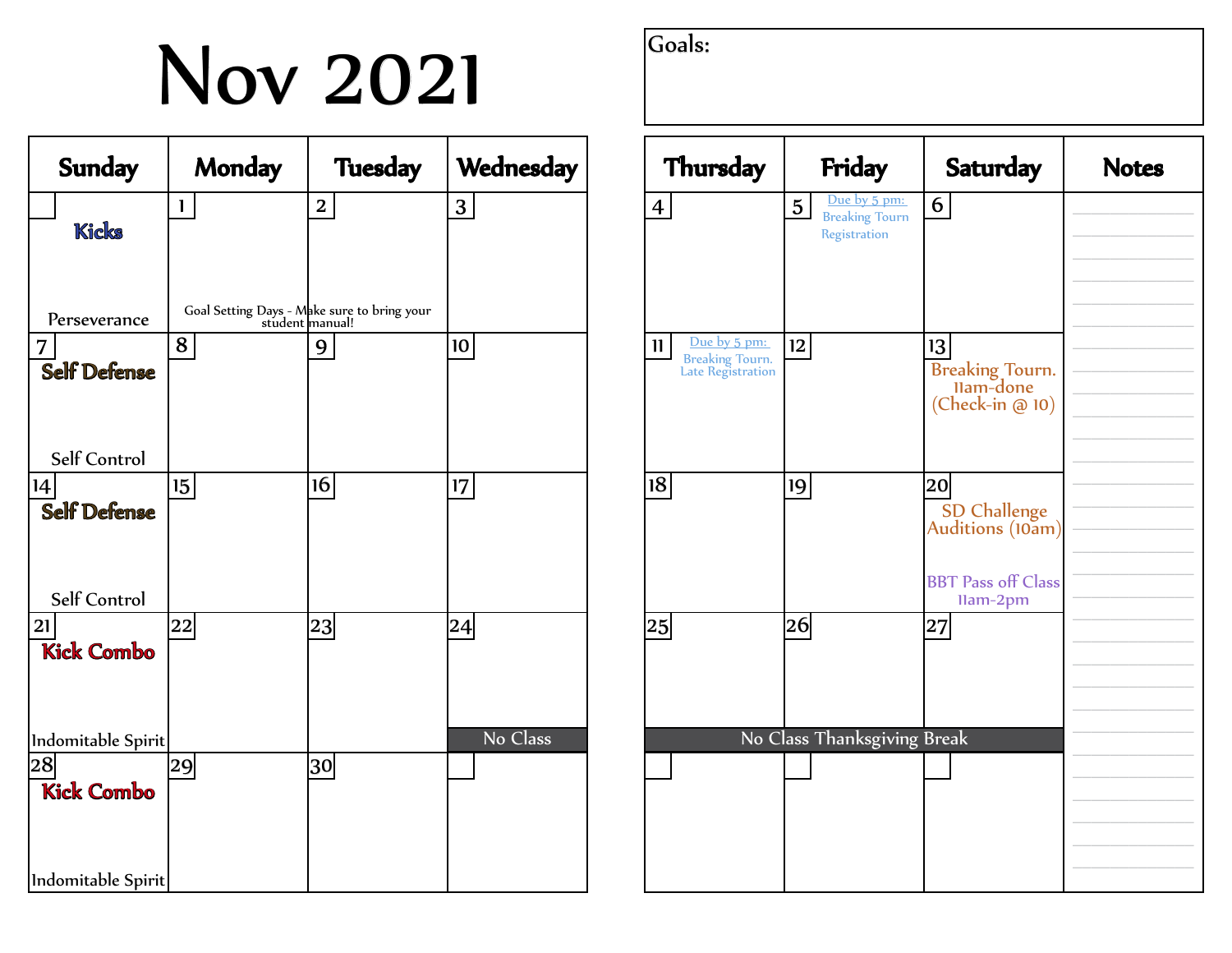### Dec 2021

| <b>Sunday</b>                           | Monday                                     | <b>Tuesday</b>                                 | Wednesday                                   |  |
|-----------------------------------------|--------------------------------------------|------------------------------------------------|---------------------------------------------|--|
| <b>Kick Combo</b>                       |                                            |                                                | 1                                           |  |
| Indomitable Spirit<br>$\overline{5}$    | 6                                          | 7                                              | Goal Setting Days -<br>Make sure to<br>8    |  |
| <b>Review Week</b>                      |                                            |                                                |                                             |  |
| 12 <sub>12</sub><br><b>Testing Week</b> | <b>13</b> Late Testing PPWK<br>Due by 7 pm | 14                                             | 15                                          |  |
|                                         |                                            | No Class - Testing Week                        |                                             |  |
|                                         | Test Prep: 4-7 pm                          | FDI: 4:00 pm<br>Basic: 5:30 pm<br>ADV: 7:00 pm | Ist Prelim: 5:30 pm<br>$2nd + Prelim: 7 pm$ |  |
| 19                                      | 20                                         | 21                                             | 22                                          |  |
|                                         |                                            |                                                |                                             |  |
| No Class Christmas Break                |                                            |                                                |                                             |  |
| 26                                      | 27                                         | 28                                             | 29                                          |  |
|                                         |                                            |                                                |                                             |  |
| No Class Christmas Break                |                                            |                                                |                                             |  |

| Thursday                     | Friday                                                | <b>Saturday</b>                                   | <b>Notes</b> |
|------------------------------|-------------------------------------------------------|---------------------------------------------------|--------------|
| $\mathbf{2}$                 | Due by 5 pm:<br>3 <sup>1</sup><br><b>Testing PPWK</b> | $\overline{\mathbf{4}}$                           |              |
|                              |                                                       |                                                   |              |
| bring your student           |                                                       |                                                   |              |
| manual!<br>9                 | Due by 5 pm:<br> 10 <br>Late Trial 2 PPWK             | $\mathbf{u}$                                      |              |
|                              |                                                       | No Class                                          |              |
|                              |                                                       | <b>BB</b> Testing<br><b>BBT Trial 2</b>           |              |
| 16                           | 17                                                    | 8 am - Finish<br>18                               |              |
|                              |                                                       |                                                   |              |
|                              | No Class - Testing Week<br>F1/2 MUT: 3:15 pm          | No Class<br>Christmas Break                       |              |
| FD2: 4:00 pm<br>INT: 5:30 pm | MUT: 4:00 pm<br>RAC: 6:00 pm                          | <b>Staff &amp; LDSP</b><br><b>Christmas Party</b> |              |
| 23                           | 24                                                    | 25                                                |              |
|                              |                                                       |                                                   |              |
|                              | No Class Christmas Break                              |                                                   |              |
| 30                           | 3 <sup>1</sup>                                        |                                                   |              |
|                              |                                                       |                                                   |              |
|                              |                                                       |                                                   |              |
|                              | No Class Christmas Break                              |                                                   |              |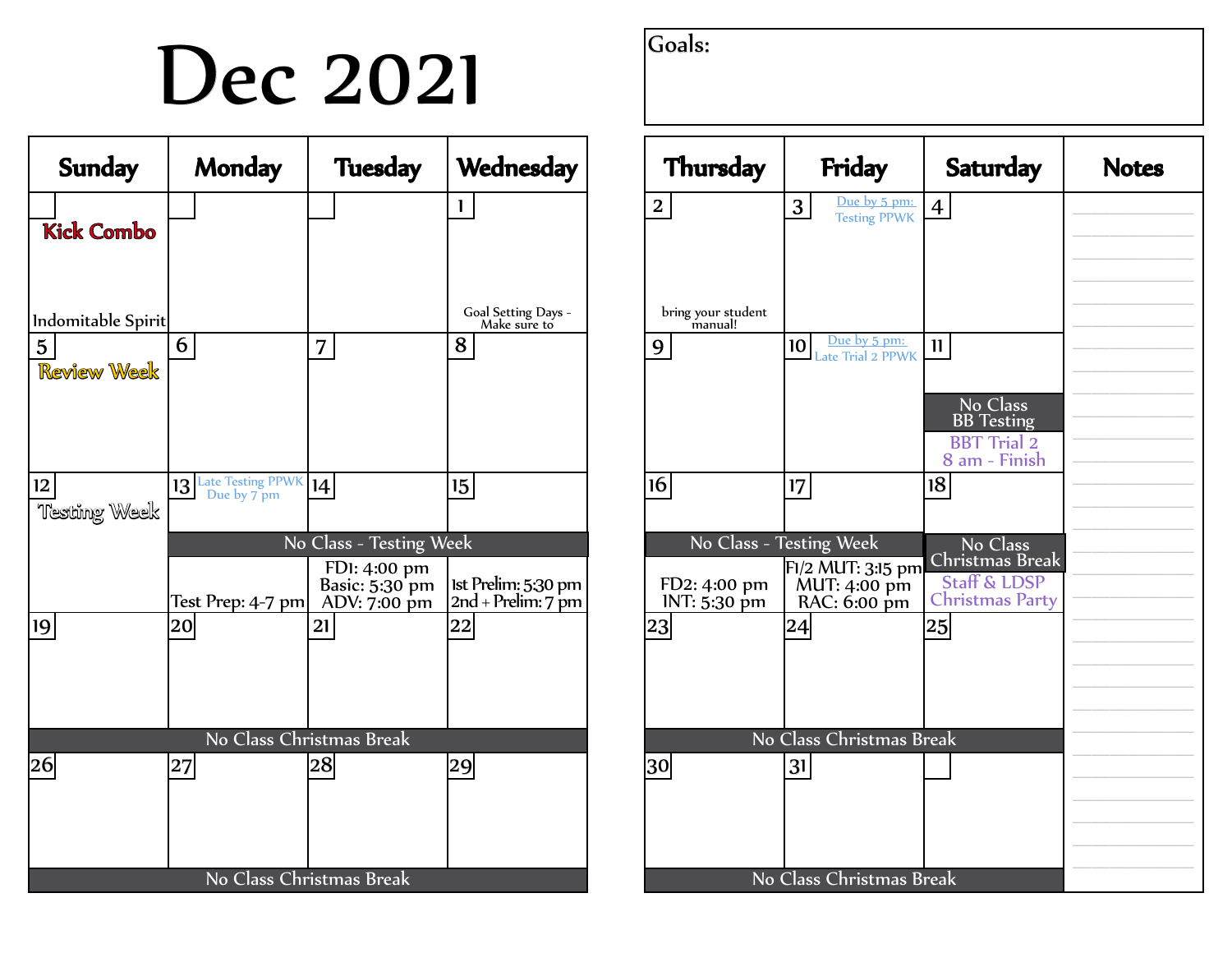### January 2022

| <b>Sunday</b>           | <b>Monday</b>                 | <b>Tuesday</b>                                                 | Wednesday      |
|-------------------------|-------------------------------|----------------------------------------------------------------|----------------|
|                         |                               |                                                                |                |
|                         |                               |                                                                |                |
|                         |                               |                                                                |                |
|                         |                               |                                                                |                |
|                         |                               | No Class Christmas Break                                       |                |
| $\overline{\mathbf{2}}$ | 3 <sup>1</sup>                | 4                                                              | $\overline{5}$ |
| Techniques              |                               |                                                                |                |
|                         |                               |                                                                |                |
|                         |                               |                                                                |                |
| Courtesy                |                               | Goal Setting Days - Make sure to bring your<br>student manual! |                |
| 9                       | 10                            | $\mathbf{1}$                                                   | 12             |
| <b>Techniques</b>       |                               |                                                                |                |
|                         |                               |                                                                |                |
|                         |                               |                                                                |                |
| Courtesy                |                               |                                                                |                |
| 16                      | 17                            | 18                                                             | 19             |
| Poomsae                 |                               |                                                                |                |
|                         |                               |                                                                |                |
|                         | <b>BBT</b> Prep<br>8am - Noon |                                                                |                |
| Integrity               | No Class MLK Day              |                                                                |                |
| $23\vert$               | $24 \vert$                    | 25                                                             | 26             |
| Poomsae                 |                               |                                                                |                |
| Integrity               |                               |                                                                |                |
| 30                      | 31                            |                                                                |                |
| Kicks                   |                               |                                                                |                |
| <u>Perseverance</u>     |                               |                                                                |                |

| Thursday  | Friday                        | <b>Saturday</b>                                | <b>Notes</b> |
|-----------|-------------------------------|------------------------------------------------|--------------|
|           |                               | $\mathbf{1}$                                   |              |
|           |                               |                                                |              |
|           |                               |                                                |              |
| 6         | No Class Christmas Break<br>7 | 8                                              |              |
|           |                               |                                                |              |
|           |                               |                                                |              |
|           |                               | <b>BBT Kickoff</b><br>8 am - 3 pm              |              |
| 13        | 14                            | 15                                             |              |
|           |                               |                                                |              |
|           |                               | <b>BBT Rehersal</b><br>8 am - 3 pm             |              |
| $20\vert$ | 21                            | 22                                             |              |
|           |                               |                                                |              |
|           |                               | <b>BBT Rehersal</b>                            |              |
| 27        | 28                            | 8 am - 3 pm<br>$\boldsymbol{29}$               |              |
|           |                               |                                                |              |
|           |                               | <b>BBT</b> Rehersal<br>8 am - 3 pm             |              |
|           |                               | <b>BBT</b> Trial <sub>2</sub><br>3 pm - Finish |              |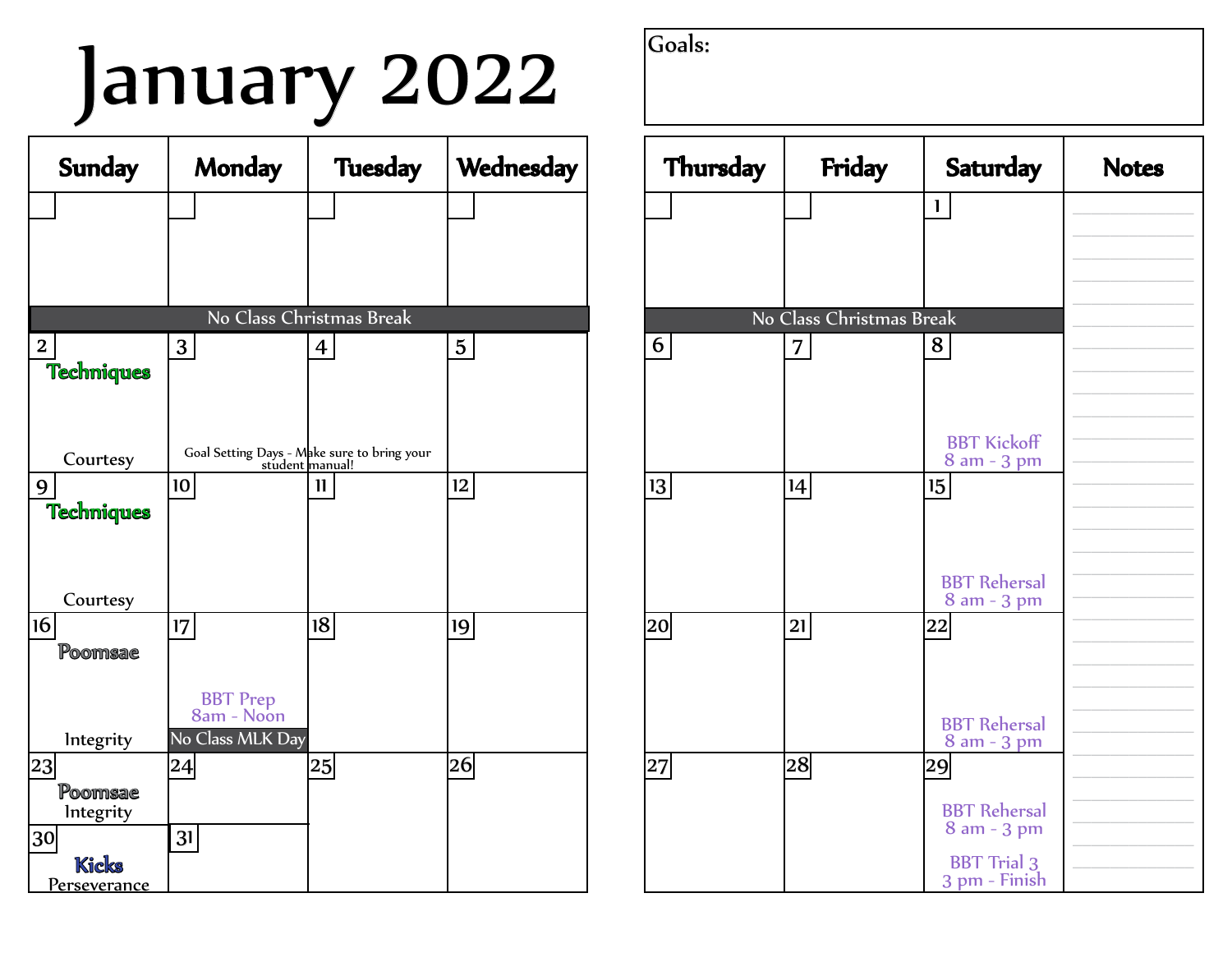## February 2022

| <b>Sunday</b>           | Monday                      | <b>Tuesday</b> | Wednesday                                                      |
|-------------------------|-----------------------------|----------------|----------------------------------------------------------------|
| Kicks                   |                             | 1              | $\mathbf 2$                                                    |
| Perseverance            |                             |                | Goal Setting Days - Make sure to bring your<br>student manual! |
| 6<br><b>Kicks</b>       | 7                           | 8              | 9                                                              |
| Perseverance            |                             |                |                                                                |
| 13<br>Self Defense      | 14                          | 15             | 16                                                             |
| Self Control            |                             |                |                                                                |
| 20 <br>Self Defense     | 21                          | 22             | 23                                                             |
| Self Control            | No Class<br>Presidents' Day |                |                                                                |
| 27<br><b>Kick Combo</b> | 28                          |                |                                                                |
| Indomitable Spirit      |                             |                |                                                                |

| Thursday                | Friday                                         | Saturday                | <b>Notes</b> |
|-------------------------|------------------------------------------------|-------------------------|--------------|
| $\overline{\mathbf{3}}$ | $\overline{4}$<br><b>BB</b> Bonfire<br>$6-8pm$ | $\overline{\mathbf{5}}$ |              |
| 10                      | $\mathbf{11}$                                  | $12 \,$                 |              |
| $17 \,$                 | 8                                              | <u>19</u>               |              |
| 24                      | $25\vert$                                      | 26                      |              |
|                         |                                                |                         |              |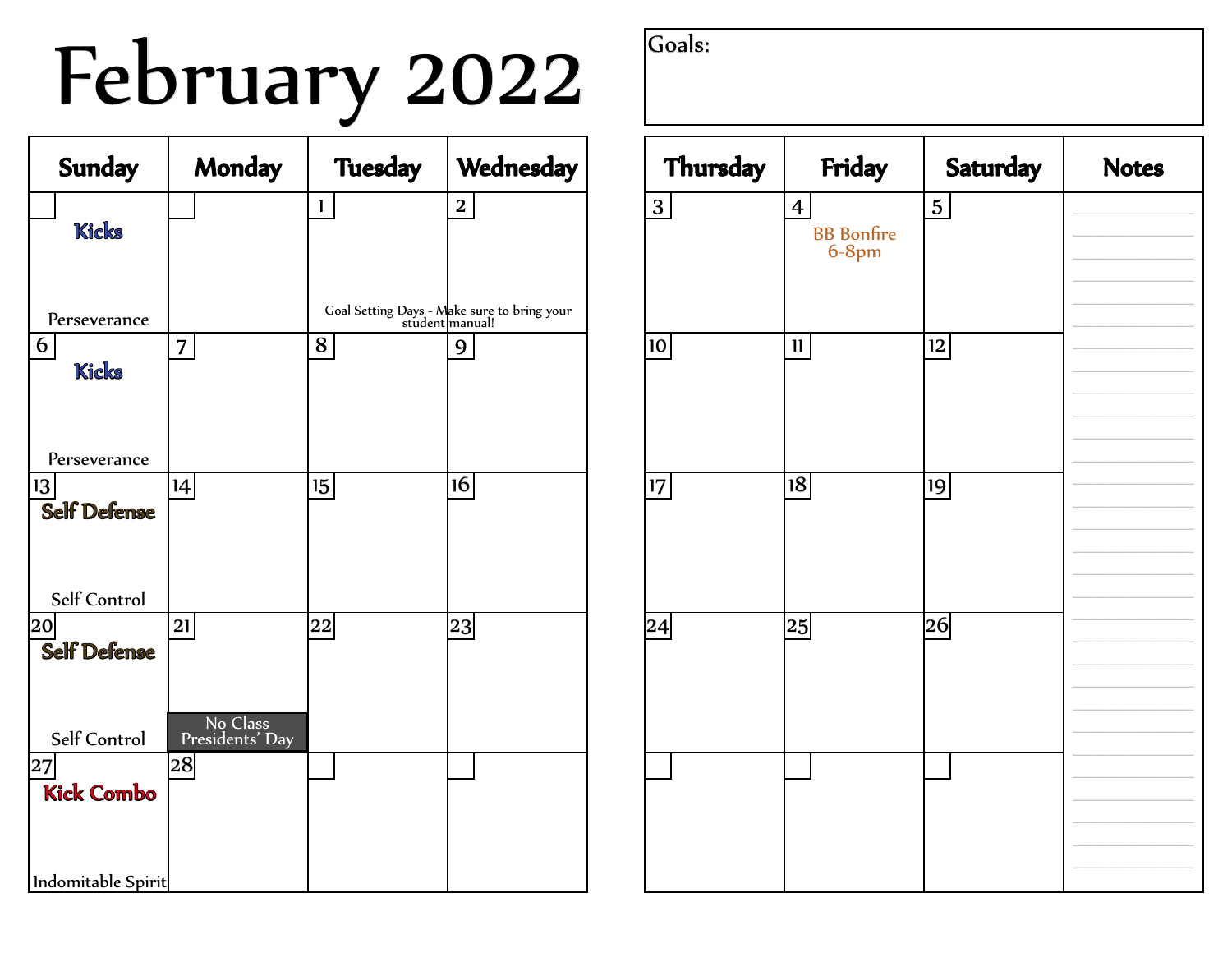### **March 2022**

| <b>Sunday</b>            | <b>Monday</b>                               | <b>Tuesday</b>                                                            | Wednesday                                                      |
|--------------------------|---------------------------------------------|---------------------------------------------------------------------------|----------------------------------------------------------------|
| <b>Kick Combo</b>        |                                             | $\mathbf{I}$                                                              | $\mathbf 2$                                                    |
| Indomitable Spirit<br>6  |                                             |                                                                           | Goal Setting Days - Make sure to bring your<br>student manual! |
| <b>Kick Combo</b>        | 7                                           | 8                                                                         | 9                                                              |
| Indomitable Spirit       |                                             |                                                                           |                                                                |
| 13<br><b>Review Week</b> | 14                                          | 15                                                                        | 16                                                             |
|                          | No Class<br><b>ASD Close Date</b>           |                                                                           |                                                                |
| 20<br>Testing Week       | 21 Late Testing PPWK<br>Due by 7 pm         | 22                                                                        | 23                                                             |
|                          |                                             | No Class - Testing Week<br>FDI: 4:00 pm<br>Basic: 5:30 pm<br>ADV: 7:00 pm | Ist Prelim: 5:30 pm<br>$2nd + Prelim: 7$ pm                    |
| 27<br><b>Techniques</b>  | Test Prep: 4-7 pm <br>28                    | 29                                                                        | 30                                                             |
| Courtesy                 | <b>BB Prep Class</b><br>begins for 2023 BBT |                                                                           | Goal Setting Days -<br>Make sure to                            |

| Thursday                           | Friday                                            | Saturday       | <b>Notes</b> |
|------------------------------------|---------------------------------------------------|----------------|--------------|
| $\mathbf{3}$                       | $\overline{4}$                                    | 5 <sub>5</sub> |              |
| 10                                 | Due by 5 pm:<br>$\mathbf{11}$                     | $12 \,$        |              |
|                                    | <b>Testing PPWK</b>                               |                |              |
| $17 \,$                            | 18                                                | 19             |              |
|                                    |                                                   |                |              |
| 24                                 | 25<br>No Class - Testing Week                     | $26\vert$      |              |
| FD2: 4:00 pm<br>INT: 5:30 pm<br>31 | F1/2 MUT: 3:15 pm<br>MUT: 4:00 pm<br>RAC: 6:00 pm |                |              |
|                                    |                                                   |                |              |
| bring your student<br>manual!      |                                                   |                |              |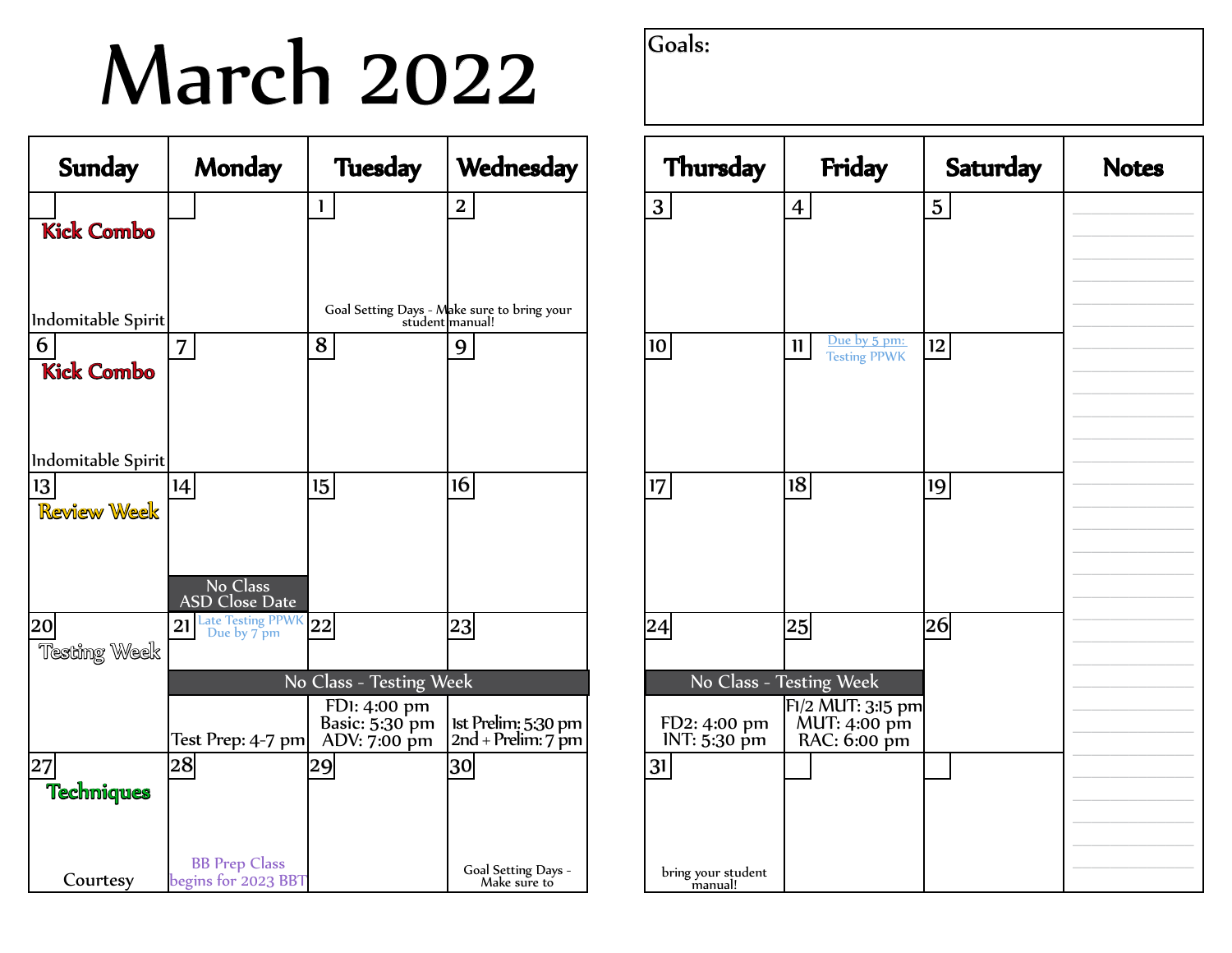## April 2022

| <b>Sunday</b>              | Monday                  | <b>Tuesday</b>          | Wednesday       |
|----------------------------|-------------------------|-------------------------|-----------------|
| <b>Techniques</b>          |                         |                         |                 |
| Courtesy<br>3              | $\overline{\mathbf{4}}$ | $\overline{\mathbf{5}}$ | 6               |
|                            |                         |                         |                 |
|                            |                         | No Class Spring Break   |                 |
| 10 <sub>1</sub><br>Poomsae | $\mathbf{11}$           | 12                      | 13              |
| Integrity                  | 8                       |                         |                 |
| 17<br>Poomsae              |                         | 9                       | 20 <sup>°</sup> |
| Integrity                  |                         |                         |                 |
| 24<br><b>Kicks</b>         | $25\vert$               | 26                      | 27              |
| Perseverance               |                         |                         |                 |

| Thursday        | Friday                | Saturday     | <b>Notes</b> |
|-----------------|-----------------------|--------------|--------------|
|                 | $\mathbf{I}$          | $\mathbf{2}$ |              |
|                 |                       |              |              |
|                 |                       |              |              |
| $\overline{7}$  | 8                     | 9            |              |
|                 |                       |              |              |
|                 |                       |              |              |
|                 | No Class Spring Break |              |              |
| $\vert 4 \vert$ | 15                    | 16           |              |
|                 |                       |              |              |
|                 |                       |              |              |
|                 |                       |              |              |
|                 |                       |              |              |
|                 |                       |              |              |
| 21              | 22                    | 23           |              |
|                 |                       |              |              |
|                 |                       |              |              |
|                 |                       |              |              |
|                 |                       |              |              |
| $\bm{28}$       |                       |              |              |
|                 | 29                    | 30           |              |
|                 |                       |              |              |
|                 |                       |              |              |
|                 |                       |              |              |
|                 |                       |              |              |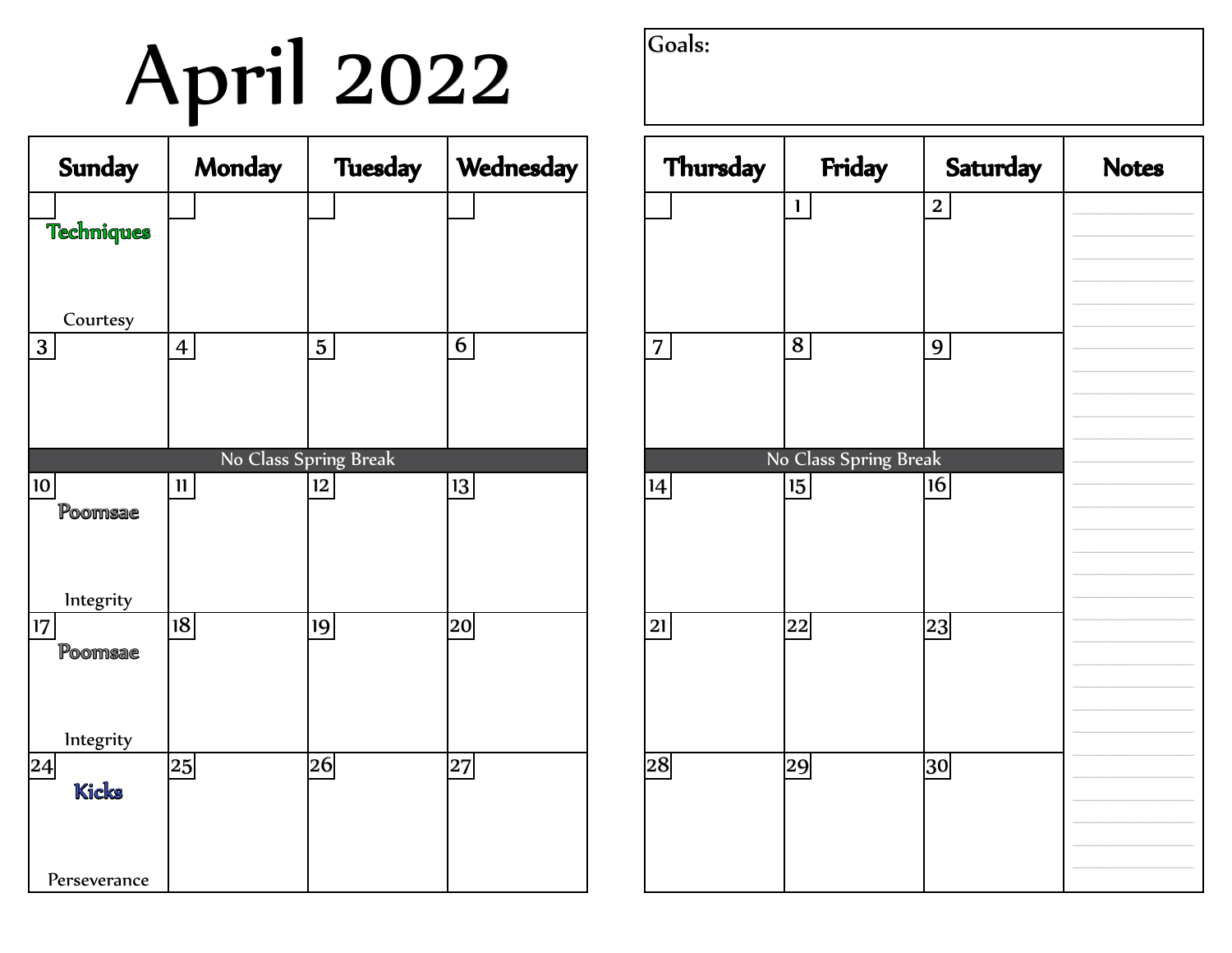## May 2022

| <b>Sunday</b>           | <b>Monday</b>       | <b>Tuesday</b>                                                 | Wednesday               |
|-------------------------|---------------------|----------------------------------------------------------------|-------------------------|
| $\mathbf{I}$            | $\mathbf 2$         | 3                                                              | $\overline{\mathbf{4}}$ |
| <b>Kicks</b>            |                     |                                                                |                         |
|                         |                     |                                                                |                         |
|                         |                     |                                                                |                         |
| Perseverance            |                     | Goal Setting Days - Make sure to bring your<br>student manual! |                         |
| 8                       | 9                   | 10                                                             | $\mathbf{11}$           |
| Self Defense            |                     |                                                                |                         |
|                         |                     |                                                                |                         |
|                         |                     |                                                                |                         |
| Self Control            |                     |                                                                |                         |
| 15                      | 16                  | 17                                                             | 18                      |
| Self Defense            |                     |                                                                |                         |
|                         |                     |                                                                |                         |
|                         |                     |                                                                |                         |
| Self Control            |                     |                                                                |                         |
| $22\vert$               | 23                  | 24                                                             | $25\vert$               |
| <b>Kick Combo</b>       |                     |                                                                |                         |
|                         |                     |                                                                |                         |
|                         |                     |                                                                |                         |
| Indomitable Spirit      |                     |                                                                |                         |
| 29<br><b>Kick Combo</b> | 30                  | 31                                                             |                         |
|                         |                     |                                                                |                         |
|                         |                     |                                                                |                         |
|                         | No Class            |                                                                |                         |
| Indomitable Spirit      | <b>Memorial Day</b> |                                                                |                         |

| Thursday                        | Friday     | Saturday       | <b>Notes</b> |
|---------------------------------|------------|----------------|--------------|
| 5 <sup>1</sup>                  | $6 \mid$   | $\overline{7}$ |              |
| 2                               | 3          | 4              |              |
| 19                              | $20 \vert$ | 21             |              |
| 26<br>ASD Last Day<br>of School | $27\,$     | 28             |              |
|                                 |            |                |              |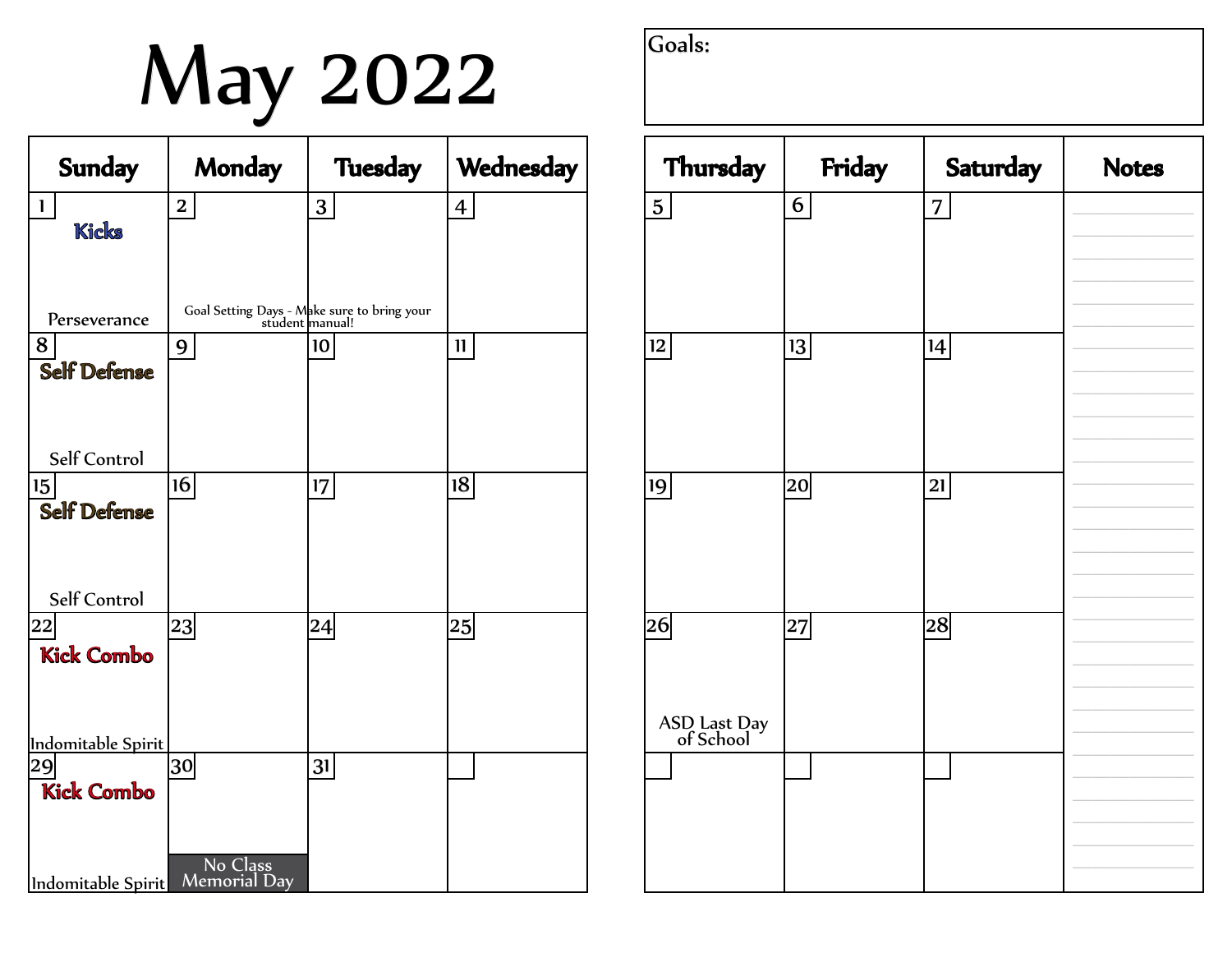### June 2022

| <b>Sunday</b>                        | <b>Monday</b>                       | <b>Tuesday</b>                                                                                         | Wednesday                                   |
|--------------------------------------|-------------------------------------|--------------------------------------------------------------------------------------------------------|---------------------------------------------|
| <b>Kick Combo</b>                    |                                     |                                                                                                        | 1                                           |
| Indomitable Spirit<br>$\overline{5}$ | 6                                   | 7                                                                                                      | 8                                           |
| Review Week                          |                                     |                                                                                                        |                                             |
| 12                                   | 13 Late Testing PPWK<br>Due by 7 pm | Goal Setting Days - Make sure to bring your<br>student manual!<br>Black Belt Prep Camp 9am - 1pm<br>14 | 15                                          |
| Testing Week                         | Belt                                | Jump Camp<br>No Class - Testing Week                                                                   |                                             |
|                                      | Test Prep: 4-7 pm                   | FDI: 4:00 pm<br>Basic: 5:30 pm<br>ADV: 7:00 pm                                                         | Ist Prelim: 5:30 pm<br>$2nd + Prelim: 7$ pm |
| 19                                   | 20                                  | 21                                                                                                     | 22                                          |
|                                      |                                     | Leadership Conference<br>No Class Summer Break                                                         |                                             |
| 26                                   | 27                                  | 28                                                                                                     | 29                                          |
|                                      |                                     |                                                                                                        |                                             |
| No Class Summer Break                |                                     |                                                                                                        |                                             |

| <b>Thursday</b>         | Friday                                                | <b>Saturday</b>         | <b>Notes</b> |
|-------------------------|-------------------------------------------------------|-------------------------|--------------|
| $\overline{\mathbf{2}}$ | Due by 5 pm:<br>3 <sup>1</sup><br><b>Testing PPWK</b> | $\overline{\mathbf{4}}$ |              |
|                         |                                                       |                         |              |
|                         |                                                       |                         |              |
|                         |                                                       | <b>BB</b> Overnighter   |              |
| 9                       | 10                                                    | 11                      |              |
|                         |                                                       |                         |              |
|                         |                                                       |                         |              |
|                         | Black Belt Prep Camp 9am - 1pm                        |                         |              |
| 16                      | 17                                                    | 18                      |              |
|                         | Belt Jump Camp                                        |                         |              |
|                         | No Class - Testing Week                               |                         |              |
| FD2: 4:00 pm            | F1/2 MUT: 3:15 pm<br>MUT: 4:00 pm                     |                         |              |
| INT: 5:30 pm<br>23      | RAC: 6:00 pm<br>24                                    | $25\vert$               |              |
|                         |                                                       |                         |              |
|                         |                                                       |                         |              |
|                         | Leadership Conference                                 |                         |              |
|                         | No Class Summer Break                                 |                         |              |
| 30                      |                                                       |                         |              |
|                         |                                                       |                         |              |
|                         |                                                       |                         |              |
|                         | No Class Summer Break                                 |                         |              |
|                         |                                                       |                         |              |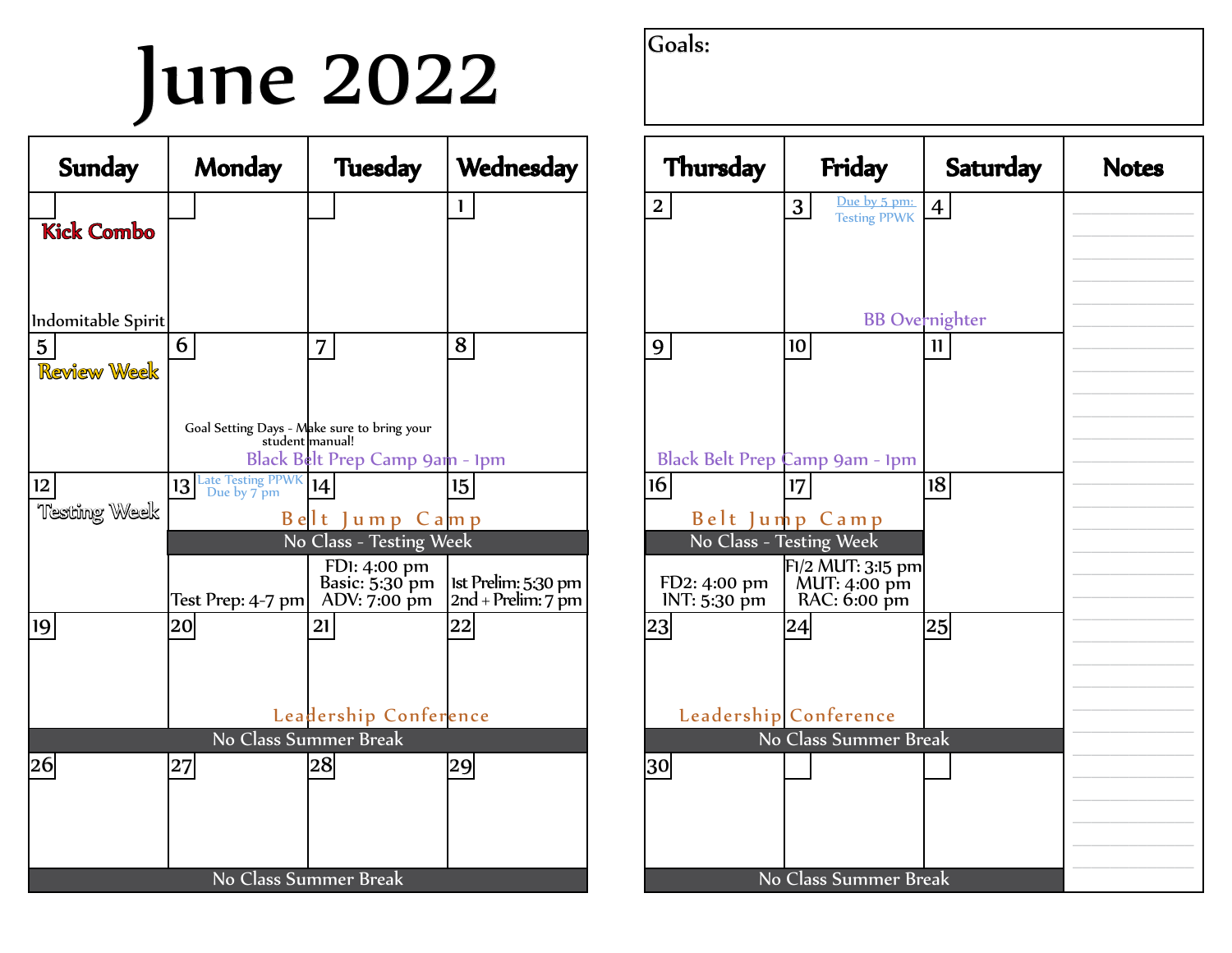# July 2022

| <b>Sunday</b>        | <b>Monday</b>                  | <b>Tuesday</b>        | Wednesday                                                      |
|----------------------|--------------------------------|-----------------------|----------------------------------------------------------------|
|                      |                                |                       |                                                                |
|                      |                                |                       |                                                                |
|                      |                                |                       |                                                                |
|                      |                                | No Class Summer Break |                                                                |
| 3                    | $\overline{\mathbf{4}}$        | 5                     | 6                                                              |
| <b>Techniques</b>    |                                |                       |                                                                |
|                      |                                |                       |                                                                |
| Courtesy             | No Class<br>4th of July        |                       | Goal Setting Days - Make sure to bring your<br>student manual! |
| 10                   | $\mathbf l$                    | $12\phantom{.0}$      | 13                                                             |
| <b>Techniques</b>    |                                |                       |                                                                |
|                      |                                |                       |                                                                |
| Courtesy             |                                |                       |                                                                |
| $17 \,$              | 18                             | 19                    | 20                                                             |
| Poomsae              |                                |                       |                                                                |
|                      |                                |                       |                                                                |
| Integrity            |                                |                       |                                                                |
| 24                   | $25\vert$                      | 26                    | 27                                                             |
| Poomsae<br>Integrity |                                |                       |                                                                |
| 31                   |                                |                       |                                                                |
|                      | No Class<br><b>Pioneer Day</b> |                       |                                                                |

| Thursday       | Friday                | Saturday     | <b>Notes</b> |
|----------------|-----------------------|--------------|--------------|
|                | $\mathbf{I}$          | $\mathbf{2}$ |              |
|                |                       |              |              |
|                |                       |              |              |
|                | No Class Summer Break |              |              |
| $\overline{7}$ | 8                     | 9            |              |
|                |                       |              |              |
|                |                       |              |              |
|                |                       |              |              |
|                |                       |              |              |
|                |                       |              |              |
| 4              | 15                    | 16           |              |
|                |                       |              |              |
|                |                       |              |              |
|                |                       |              |              |
|                |                       |              |              |
|                |                       |              |              |
| 21             | $\boldsymbol{22}$     | 23           |              |
|                |                       |              |              |
|                |                       |              |              |
|                |                       |              |              |
|                |                       |              |              |
|                |                       |              |              |
| $28\vert$      | 29                    | 30           |              |
|                |                       |              |              |
|                |                       |              |              |
|                |                       |              |              |
|                |                       |              |              |
|                |                       |              |              |
|                |                       |              |              |